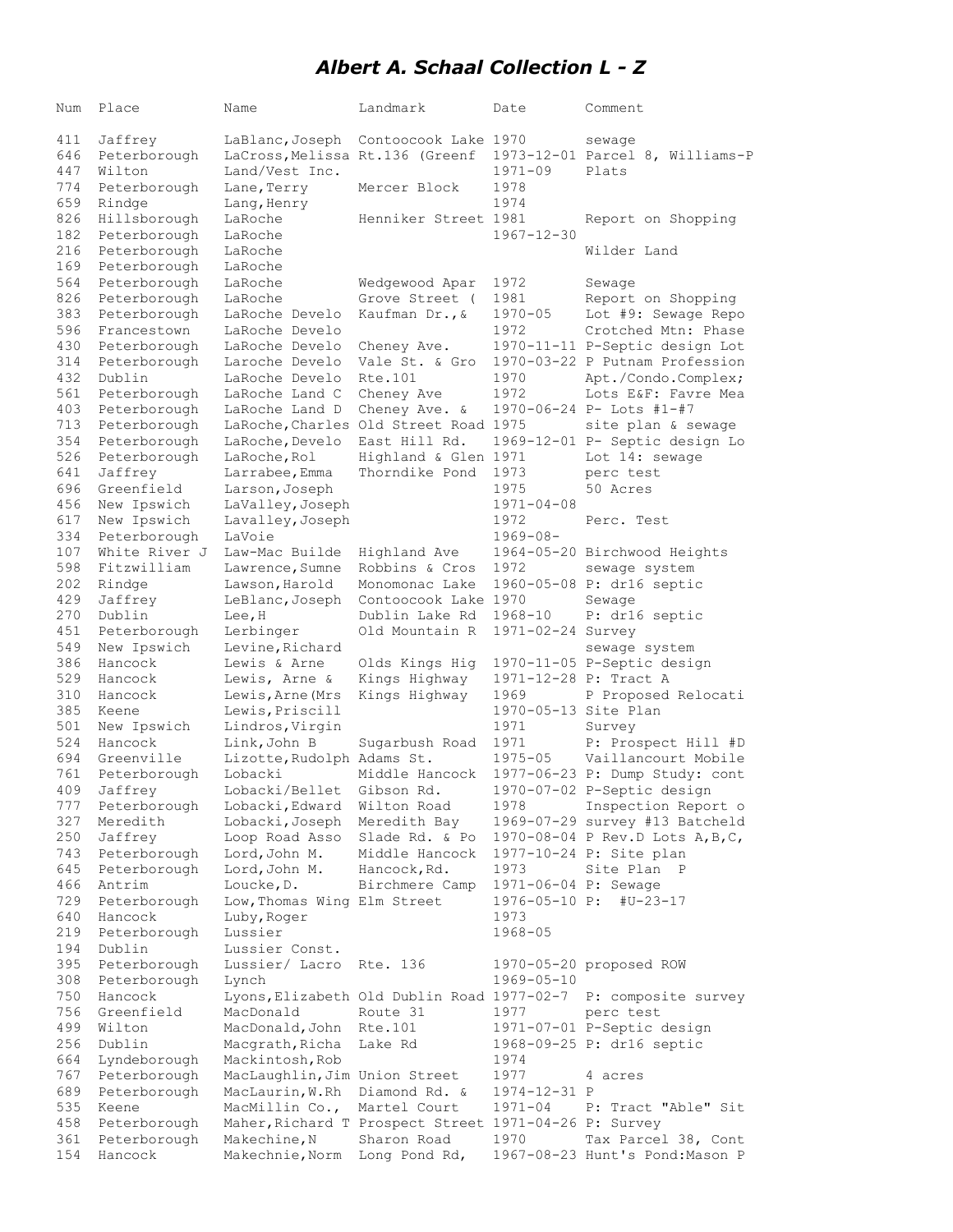|     | 3316 Jaffrey | Maniscalchi                     |                                         | 1968                 | boundary conflict w                            |
|-----|--------------|---------------------------------|-----------------------------------------|----------------------|------------------------------------------------|
| 476 | Peterborough | Mann, Gretchen                  | Summer St.                              |                      | 1979-07-16 P: River Side Town                  |
| 832 | Dublin       | Marathon House                  |                                         | 1981                 | report                                         |
| 611 | Fitzwilliam  | Martin, F                       |                                         | 1972                 | sewage syst. (bellet                           |
| 666 | Greenville   | Martin, Robert                  |                                         | 1974                 |                                                |
| 768 | Peterborough | Masonic Lodge                   |                                         | 1977                 | Square & Compass Cl                            |
| 823 | Sharon       | Mathews, Ralph                  | Cross Road                              |                      | 1981-03-10 P: septic & site                    |
|     |              |                                 |                                         |                      |                                                |
| 759 | Stoddard     | Mathews, William                |                                         | 1977                 | Sewage Report                                  |
| 498 | Peterborough | Mathewson/Bell                  | Glenn Dr.                               |                      | 1971-07-31 P-Septic design                     |
| 305 | Peterborough | McComack, K                     |                                         | 1969-05-13 lot line  |                                                |
| 422 | Dublin       | McFarland                       |                                         | 1970                 | site work                                      |
| 422 | Dublin       | McFarland, Ross                 | Dublin Lake                             | 1970                 | Site Work-levels                               |
| 700 | Hancock      | McGlinchey, Wil                 |                                         | 1975                 |                                                |
| 722 | Peterborough | McGreal, Elizab                 | Old Street Rd                           | 1975                 | sewage design: Schi                            |
| 730 | New Ipswich  | McKeeman, Clyde                 |                                         | 1976                 | 16.91 Acres                                    |
| 266 | Jaffrey      | McKittrick, Joh                 |                                         | 1968                 | Plan by George C. B                            |
|     | 266A Jaffrey | Mckrittrich, Pe                 |                                         | 1968                 |                                                |
| 701 | Rindge       | McPherson, A. B                 | Woodbound & Bl                          |                      | 1975-04-05 P: Lot#28 Sewage Sy                 |
|     |              |                                 |                                         |                      |                                                |
| 201 | Peterborough | Mercer                          |                                         | $1968 - 04$          |                                                |
| 323 | Jaffrey      | Mersier                         | Squantum Rd.                            |                      | 1969-07-17 P-septic design                     |
| 579 | Greenfield   | Metivier, A.D.                  | Slip Road                               | 1972                 | P: compilation                                 |
| 229 | Greenfield   | Metivier, Barba                 | Slip Rd.                                |                      | 1968-06-30 P 3.04 Acres                        |
| 581 | Peterborough | Millard, Steve                  | Summer Street                           | 1972                 | survey plan                                    |
| 313 | Barrington   | Mills, G                        |                                         | 1969                 |                                                |
| 296 | Hancock      | Moller, Louis                   | Rte. 202                                | 1968-04-05 Survey    |                                                |
| 183 | Jaffrey      | Monadnock Bibl                  | Dublin Rd, Jaf                          | 1968                 | proposed septic des                            |
| 400 | Peterborough | Monadnock Comm                  |                                         |                      | Old Street Road 1971-01-29 P- Topo & Aerial Ph |
| 779 | Peterborough | Monadnock Comm                  |                                         |                      | Old Street Road 1978-09-12 P: Addition (site p |
|     |              |                                 |                                         |                      |                                                |
| 844 | Peterborough | Monadnock Day                   |                                         | 1982                 |                                                |
| 764 | Peterborough | Monadnock Day                   | Mitchell Road                           |                      | 1981-01-14 P: Lots 1,2                         |
| 391 | Peterborough | Monadnock Hosp                  | Old Street Road 1970                    |                      | Sewage Pipe Line P                             |
| 724 | Peterborough | Monadnock Indo                  | Route 202                               |                      | 1976-11-04 P: phase 1                          |
| 382 | Peterborough | Monadnock Manor                 |                                         |                      | 1970-10-16 Sewage Connection                   |
| 766 | Jaffrey      | Monadnock Nati                  | Main Street, N                          | $1977 - 08$          | P: topo                                        |
| 578 | Jaffrey      | Monadnock Recr                  | Gilson Pond                             | 1972                 | sewage                                         |
| 824 | Peterborough | Monadnock Vall                  | Mitchell Road                           | 1980                 | extend survey Day C                            |
| 207 | Hancock      | Mooney                          | Camp Guild                              | 1968-05-02 P: dr16   |                                                |
| 161 | Peterborough | Mooney                          |                                         |                      | P LOT D                                        |
| 245 | Hancock      | Mooney                          | Rte 137                                 |                      |                                                |
|     |              |                                 |                                         |                      | 1968-08-16 P: dr16 septic                      |
| 162 | Peterborough | Mooney, Frank E Currier Ave.    |                                         |                      | 1967-10-19 P:dr16; #49 Pinerid                 |
| 138 | Peterborough | Mooney, Frank E. Sand Hill Road |                                         | $1967 - 09$          | P: dr16 Lots A, B, C                           |
| 298 | Peterborough | Mooney, Frank E. Old Sand Hill, |                                         | 1969-04-30 Stake out |                                                |
| 178 | Peterborough | Moore, W                        |                                         |                      |                                                |
| 485 | Jaffrey      | Moore, Wilbur G Lethinen Rd.    |                                         | 1971                 | Sewage                                         |
| 846 | Milford      | Morgan, Charles                 |                                         | 1982                 | condo project                                  |
| 516 | Peterborough | Morrill                         | Old Greenfield                          | 1971                 | R-8,6 50 Acres & P                             |
| 629 | Marlow       | Morris                          |                                         | 1973                 |                                                |
| 785 | Peterborough | Morris, Jere T.                 | Route 202                               |                      | 1978-06-19 P: site plan                        |
| 263 | Peterborough | Morrison/Johns                  | Old Sharon Rd                           |                      | 1968-09-18 P: dr16 septic                      |
| 834 | Dublin       | Muller, Jan                     |                                         |                      |                                                |
| 253 | Harrisville? | Mummert, Fred H. Silver Lake    |                                         | 1981                 | report                                         |
|     |              |                                 |                                         | 1968-08              |                                                |
| 829 | Peterborough | Naglie, Patrick                 | Middle Hancock                          |                      | 1983-08-05 P: septic system                    |
| 407 | Peterborough | National Guard                  | Elm Street                              | $1970 - 05$          | ROW for Public Works                           |
| 487 | Hancock      | Neary, Ralph C.                 | Old Hancock Rd                          | 1971                 | P: House addition s                            |
| 822 | Dublin       | Neimela, Richard Upper Jaffrey  |                                         | 1980                 | P: subdivision                                 |
| 355 | Harrisville  | Nelson                          | lot #1 Davis, N                         | 1969                 | see #364                                       |
| 190 | Jaffrey      | New Hampshire                   | Gap Mountain R                          | $1968 - 04$          |                                                |
| 198 | Rindge       | NH Acres, Inc.                  | Robbins Lot, S                          | 1969-01-27 P         | Rev.C                                          |
| 159 | Laconia      |                                 | NH Ball Bearing Lexington Drive 1967-10 |                      |                                                |
| 780 | Peterborough | NH Ball Bearing Route 202       |                                         |                      | 1978-04-20 P: site plan                        |
| 840 | Jaffrey      | NH Ball Bearing                 |                                         | 1981                 | drainage                                       |
| 527 |              |                                 |                                         | 1971                 |                                                |
|     | Peterborough | NH Ball Bearing Route 202       |                                         |                      | P: sewer connection                            |
| 655 | Peterborough | NH Ball Bearing                 |                                         | 1974                 | NH Ball Bearings-RR                            |
| 783 | Hancock      | Nickerson, Rich                 |                                         | 1978                 | a                                              |
| 469 | Dublin       | Niemela, John                   | Frost Pond                              |                      | 1971-10-06 P: see #3319 - Parc                 |
| 179 | Dublin       | Nursery                         |                                         |                      |                                                |
| 674 | Peterborough | Nyland, Henry                   | Old Street Rd.                          |                      | 1974-08-28 Nyland to Buxton-P-                 |
| 303 | Keene        | O'Brien                         |                                         | $1969 - 05 - 03$     |                                                |
| 167 | Keene        | O'Brien, Emerso                 | Peg Shop Rd (a                          | 1967                 |                                                |
| 155 | Peterborough | O'Donnell, John                 |                                         |                      | Peterborough Tax Map                           |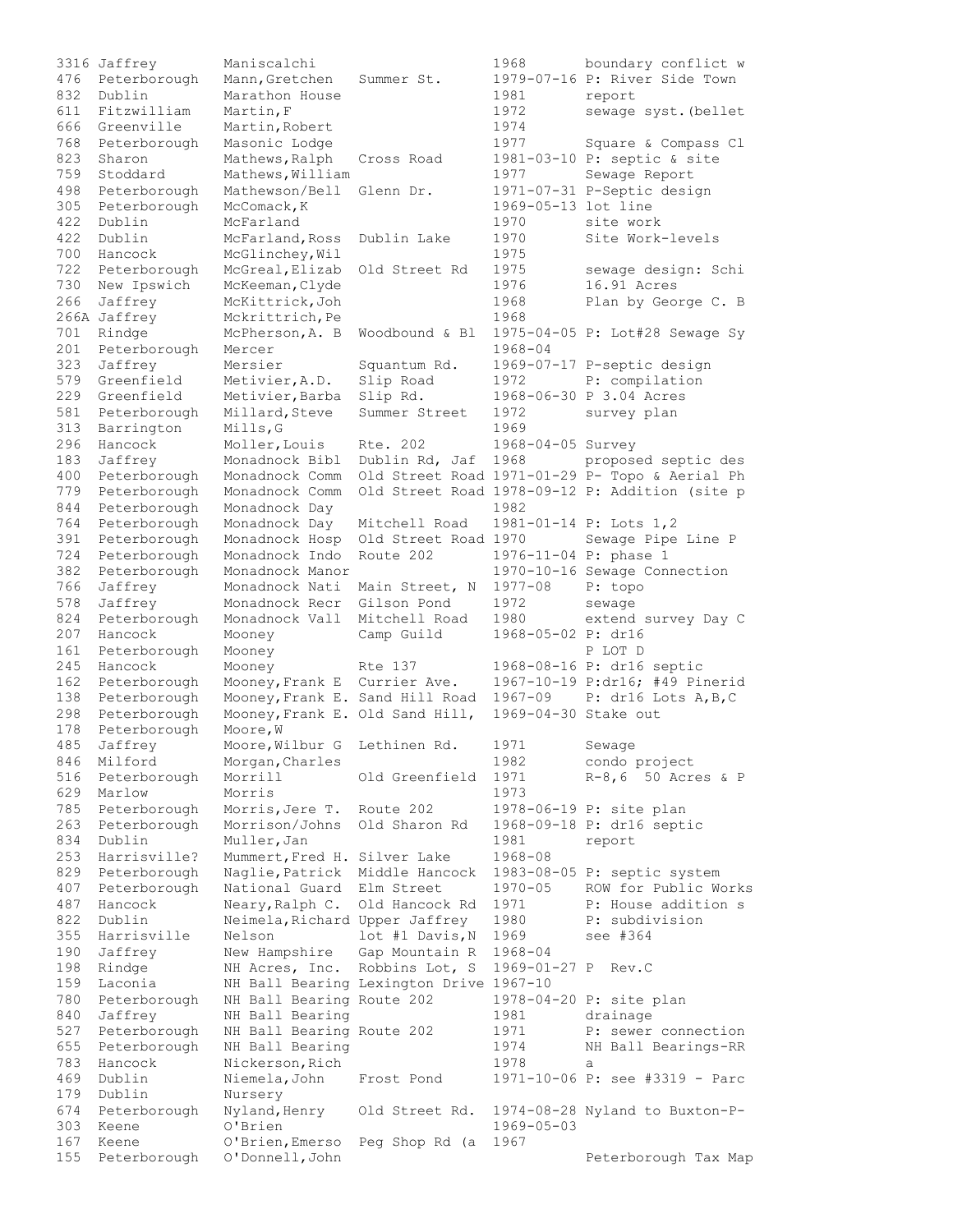811 Peterborough Odjers,John 4 Winds Road 1980-06-12 P: SEE #828; Septic 223 Dublin Oja,Willard W. Goldmine Road 1968-06-28 P: dr16 septic 283 Peterborough Orchard/Morris off SandHill R 1968-06-10 P-septic design 508 Keene Palmer Lodge Route 9 1971-03-06 P: sewage ext; Ferg 746 Peterborough Paradice,Leona Route 101 & El 1977 P: Evans Flat 212 --- Paradise cancelled 575 Peterborough Paradise,Homer Sand Hill 1972-10-17 P: lots 7A-1, 7A-2 135 Peterborough Paradise,Homer Evans Road 1967-07-18 311 Jaffrey Parent/Thoin Harding St. 1969-07-25 P-septic design 816 Hancock Parise,Edward Norway Hill Rd 1980-06-10 P: 2 lot subdivision 101 Hancock Parise,Edward Norway Hill Rd 1963-08-22 P: Parcels 1&2 512 Jaffrey Parker,Beatrice Nutting Road 1971-11-02 P: 4.48 acres/barn 285 Hancock Patin 1968 402 Hancock Patton 1970-05 788 Hancock Paw Prints, In 614 Keene Peerless Insur Maple Ave & Rt 1972 Site Plan 233 Peterborough Pelletier,Myle PineRidge 1968-07-15 P: dr16 septic Lots 209 Peterborough Pelletier,Myle Currier Ave 1968-05-01 P: dr16; #84 Pineri 612 New Ipswich Pera, Vera 1972 331 Dublin, Marlbo Perkis, Philip Shaker Hill Rd. 1969 Bush Lot #15: Subd. 439 Peterborough Perry Motors Elm St. 1970-07 P-Septic design 821 Peterborough Perry,William Burke Road 1980 survey 762 Peterborough Peterborough C Route 202 1977-06-23 P: Brous Dam acquis 410 Peterborough Peterborough I Rte 202 1970-05 Site 3&4 Pheasant R 286 Peterborough Peterborough I Rte.202 1968-02-20 P: dr15 Site Plan 366 Peterborough Peterborough I Pineridge Phas 1970 Subdivision 339 Peterborough Peterborough I 1969 247 Peterborough Peterborough I Pine Ridge - R 1968 P: dr15 375 Peterborough Peterborough I Greenfield Road 1970 242 Peterborough Peterborough I Rte. 202 North 1970-03-11 Sites 1-5 Pheasant 369 Peterborough Peterborough I Site - Elevations 149 Peterborough Peterborough I 240 Peterborough Peterborough M Elm St. (Rte.2 1968-08-30 P Septic Design 372 Peterborough Peterborough T Summer St. 1970-06-23 Drainage 747 Peterborough Peterborough T Concord Road 1977-10-24 P: site/ test borin 594 Peterborough Peterborough,T Adams Playgrou 1972 P: aerial photo 449 Peterborough Peterborough,T Windy Row 1971 Sewer Line (Morris) 390 Peterborough Peterborough,T 1970 Town Engineer 534 Peterborough Peterborough,T 1971 Tennis Court Project 381 Peterborough Peterborough,T Evans,Rd. 1970-08-03 P-Septic dseign 397 Peterborough Peterborough,T 1970-05 Town Sewer Easements 170 Peterborough Peterborough, Hunt Road Proposed Storm Drain 363 Peterborough Peterborough,T 1970-01-20 P Zonning Map,Overs 588 Peterborough Peters,A.W. In Summer Street 1972-09-15 P: sewer easement F 665 Peterborough Peters,A.W.Inc. 1974 Oil Spill Report(sp 156 Peterborough Peterson 804 Weare Petersons, Inc. Ferrin Pond 1978 P: mylar copy made 671 Hancock Phelps,Norman 1974 199 Hillsborough Phillips,George Emerald Lake 1968-05-29 P: dr16; septic des 583 Rindge Picard,Michael Middle Winchen 1972-09-28 P: lots 1,2,3,4 259 Hancock Pierce Old Harrisvill 1968-10-21 P: dr16 septic 165 Peterborough Pierce Co. Kel Old Mountain Rd 1967-12-15 P: dr16 septic 692 Peterborough Pierce,B Concord Street 1975 Motor Inn 427 Swanzey Pilgrim,Pines Swanzey Lake 1970 P: sewage (9 sheets) 514 Swanzey Pine Acres Mob Phase Three Ro 1971-09-28 P: sewage design 697 Swanzey Pine Acres Mob 1975-01-11 Subdivision 158 Peterborough Pine Hill Ceme Sand Hill Rd, 1968 132 Peterborough Pineridge Route 202; Hun 1966-03-17 P: lots #1-#136 384 Peterborough Pirovano,John Dam-off Sand H 1970-12-23 Sewage System 685 Peterborough, Plimpton,W.H. Rte. 137 & Spr 1975-08-28 35 Acres Peterborou 685 Dublin Plimpton,W.H. 1974 35 Ac Peterb & Dubl 486 Hancock Pond/Belletete Main St. 1971-07-16 P-Sepyic design 416 Peterborough Popple/Brown Old Dublin Road 1970-10-19 P-Septic design 3318 Jaffrey Porter,Leonard Squantum Rd. 1969 255 Peterborough Powell Wilton, Rd. 1968 319 Peterborough Powell Rt.101 1969 705 Peterborough Powers,Avis Lot #63 1975 Pineridge 771 Jaffrey Press, Fred & A 1978 Report 710 Jaffrey Pritchard,James 1975 Soils: Burke 4 acres 618 New Ipswich Putman,David 1972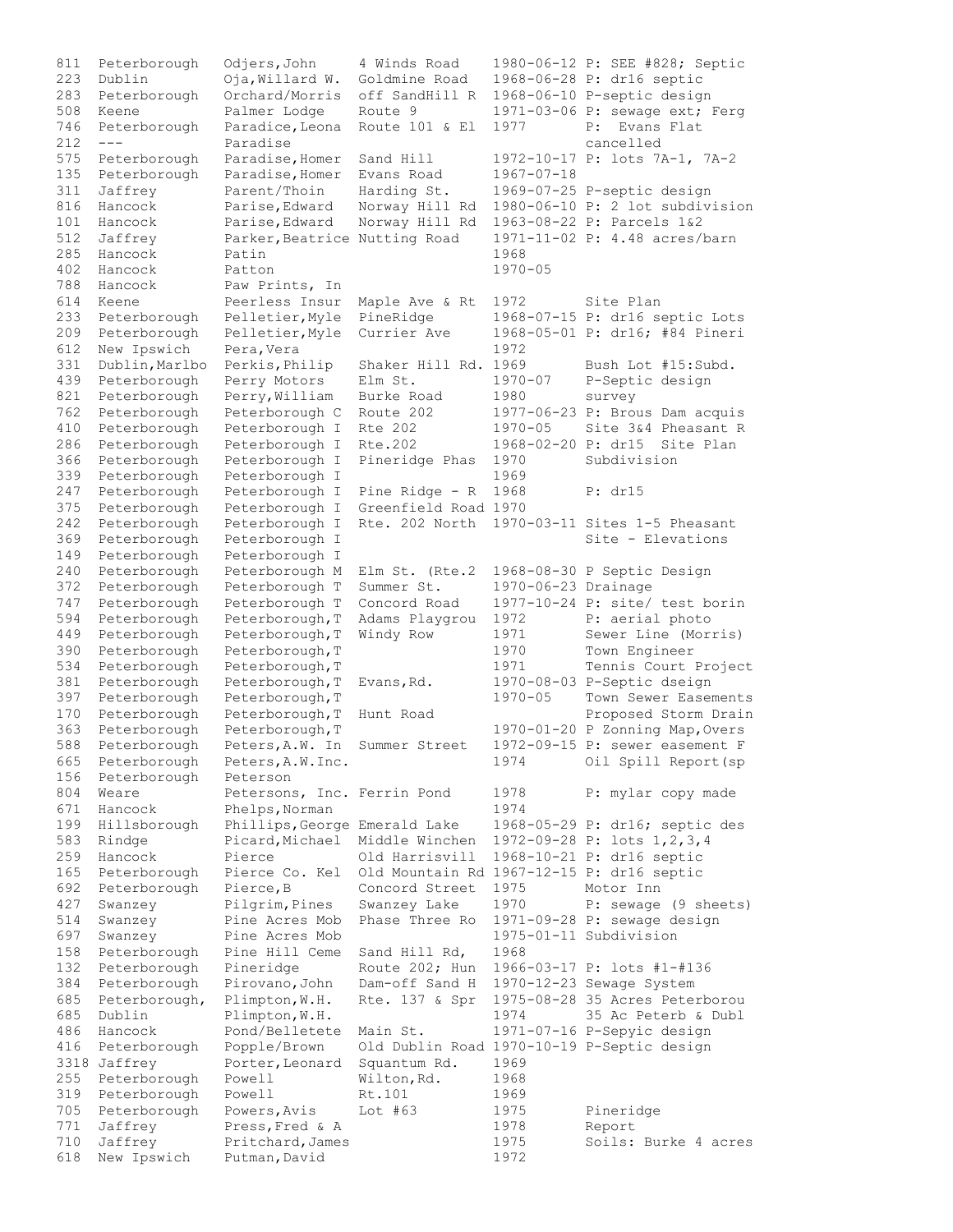| 325        | Jaffrey                      | Quinn, John&Oli                        | 83 Prospect, St. 1969-07-16 CANCELLED     |                       |                                                        |
|------------|------------------------------|----------------------------------------|-------------------------------------------|-----------------------|--------------------------------------------------------|
| 275        | Dublin                       | Rajaniem, Lauri                        | Lower Jaffrey                             | 1968-10-15 P          |                                                        |
| 615        | Dublin                       | Rajaniemi, Joan                        | Lower Jaffrey                             | 1973-04-11 P          |                                                        |
| 660        | Peterborough                 | Raschke, Ester                         | 44 Grove St.                              | 1974                  |                                                        |
| 217        | Peterborough                 | Ray, Robert                            |                                           |                       |                                                        |
| 482        | Rindge                       | Raymond/Bellet                         | Wellington Rd.                            |                       | 1971-07-15 P-Septic design                             |
| 483        | Rindge                       | Raymond, Neil                          | Wellington Rd.                            |                       | 1971-09-13 P-Septic design                             |
| 546        | Jaffrey                      | $\text{Red}, W.P. (Dr.)$               | Gilmore Pond Rd 1972-05-18 P: sewage ext  |                       |                                                        |
| 433        | Peterborough                 | Repp/Bennett                           | Old Street Rd.                            |                       | 1970-12-30 P-Septic design                             |
| 168        | Peterborough                 | Reynolds, Lloyd                        | Mountain View                             |                       | 1967-10-23 Septic design                               |
| 299        | Peterborough                 | Reynolds, Lloyd                        | Summer St.                                | 1969-08               | Heritage Apartments                                    |
| 343        | Peterborough                 | Reynolds, Lloyd                        | Mt. View Terra                            | 1969                  | drainage                                               |
| 573        | Rindge                       | Rice, John B.                          |                                           |                       | North St; Whip 1972-08-31 P: Perry Corner Est          |
| 530        | Rindge                       | Rice, John B.                          | Route 119; Cro                            | 1971                  | septic design                                          |
| 111        | Woodstock, VT                | Richards, Clift                        | Pleasant Street 1964-07-09                |                       |                                                        |
| 218<br>257 | Mont Vernon                  | Richards, Roland Harwood RD.<br>Ricker |                                           |                       | 1968-05-19 P Lots A, B Proposed                        |
| 398        | Sharon<br>Peterborough       | Rin-Con Inc.                           | Off McCorey Rd. 1968-10-17 P: dr16 septic | $1970 - 05$           | P-Survey Morris, Rob                                   |
| 191        | Washington                   | Robbins, Cormier                       | Windy Row                                 |                       |                                                        |
| 737        | New Ipswich                  | Roberts, Mattie                        | Old County Roa                            | 1976-07-29 Lots A&B   |                                                        |
| 164        | Nelson                       | Robinson, Cathe                        | Tolman Pond                               |                       | 1967-10-30 P: dr16 septic desi                         |
| 675        | New Ipswich                  | Robitaille, Nor                        | Temple Rd.                                |                       | 1974-06-28 subdivision-P-                              |
| 468        | Jaffrey                      | Roger, Adams                           | Old Fitzwillia                            | $1971 - 05$           | compiled plan                                          |
| 103        | Hartford, VT                 | Rogers, Fred &                         | Mapleside Terr                            | $1964 - 05$           |                                                        |
| 728        | Temple                       | Roiko, Leo & Em                        |                                           | 1976                  | perc test                                              |
| 332        | Harrisville                  | Rosco, Corey                           |                                           | 1969-08-14            |                                                        |
| 765        | Jaffrey                      | Rousseau                               |                                           | 1977                  | soil test                                              |
| 425        | Peterborough                 | Roy, Joseph R.                         | Hall Court                                | 1970                  | Lots $2-3$ , PIDC                                      |
| 181        | Greenfield                   | Russell                                |                                           |                       |                                                        |
| 268        | Greenfield                   | Russell, Doroth                        | Adams Hill Rd.                            | 1968-05               | Tracing P Lots A, B                                    |
| 267        | Peterborough                 | Russell, J                             |                                           | 1968                  |                                                        |
| 295        | Peterborough                 | Russell, Mary E                        |                                           |                       | Four Winds Road 1969-04-07 File Folder only:so         |
| 141        | Peterborough                 | Russell, Mary E                        | Cornish Road                              |                       | 1967-08-09 Tracts B1 & B2                              |
| 522        | Greenville                   | Russell, Peter                         |                                           | 1971                  | subdivision                                            |
| 600        | Peterborough                 | Sage, C                                | Concord St.                               | 1972                  |                                                        |
| 408        | Peterborough                 | Sage, Catherine                        | Concord St.                               | $1970 - 05$           | Survey                                                 |
| 805        | Dublin                       | Sagendorph, Bea                        | Old Harrisvill                            |                       | 1978-12-31 P: Shook House: Sew                         |
| 559        | Dublin                       | Sargent, James                         | Spring Road                               | 1972                  | septic design                                          |
| 274        | Francestown                  | Sawyer, R                              |                                           | $1968 - 09$           |                                                        |
| 735        | Wilder, Vt                   | Schaal, Peter A.<br>Schaal, Richard    |                                           | 1976                  |                                                        |
| 538<br>550 | Dublin<br>New Ipswich        | Scott, Charles (                       |                                           | 1971                  | sewage report: apt                                     |
| 820        | Hancock                      | Senechal, David                        |                                           | 1980                  | soil report                                            |
| 419        | Keene                        | Shaa Inc.                              | Aldrich Rd., St                           |                       | 1970-09-17 Report: Robert Calder                       |
| 196        | Temple                       | Shambaugh, Benj                        | Webster Rd                                |                       | 1968-06-02 P: dr16; septic                             |
| 421        | Sharon                       | Sharon, Town of                        |                                           | 1970                  | map-Community Plann                                    |
| 632        | Harrisville                  | Sherman, Gorden                        |                                           | 1973                  |                                                        |
| 282        | Peterborough                 | Shields, F                             |                                           | 1968                  |                                                        |
| 673        | Peterborough                 | Simonds, John                          | Greenfield Rd.                            | 1974                  | Aerial-P-                                              |
| 264        | Peterborough                 | Sims Press                             | Rte 202                                   |                       | 1969-11-18 P: dr16 septic New                          |
| 306        | Jaffrey                      | Sisson, Elizabe                        | off Old Jaffre                            |                       | 1969-07-20 P 0.932 Ac.                                 |
| 755        | $---$                        | Ski Windsplitt                         |                                           |                       | No File Folder                                         |
| 116        | Sandgate, VT                 | Slutsky, Ruth                          | Tate Mountain                             |                       | 1964-06-05 P (oversized)                               |
| 695        | Dublin                       | Smith, Bonnie&R                        | Oak Hill & Lak                            |                       | 1975-12-24 Tracts A, B, C Pumpel                       |
| 344        | Hancock                      | Smullen, James                         | Hancock Rd. (R)                           | 1969-10               | P 1.89 Acres                                           |
| 367        | Rindge                       | Snell, Thomas                          | Tarbox Rd.                                |                       | 1970-02-19 Meeting School-Sub-                         |
| 186        | Northwood                    | Sodano, M.C.                           | Rd to Deerfield 1968-02-12 letter189      |                       |                                                        |
| 740        | New Ipswich                  | Somero, Carl                           |                                           | 1976                  | perc test                                              |
| 525        | Jaffrey                      | Sorel, Frank                           | Adams Street                              | 1971-12-08 P:         | rev.10-23-73                                           |
| 663        | Dublin                       | Spiker, Samuel                         | Parsons Rd.                               | $1974 - 04 - 15$      |                                                        |
| 556        | Stoddard                     | Spruceland Corp Lake Road              |                                           | 1978-01-15 Lots #1-#6 |                                                        |
| 318        | Peterborough                 | St. Peters Ceme                        |                                           | $1969 - 07 -$         |                                                        |
| 465<br>589 | Peterborough<br>Peterborough | St. Peters Chur<br>St. Peters Chur     | High Street                               | 1971                  | Rectory-see #318 (ce<br>1973-09-07 P: foundation drain |
| 621        | Rindge                       | Stenersen, Llyod Lord Brook Acr        |                                           | 1972-07-25 Survey     |                                                        |
| 833        | Sharon                       | Steve Millard                          |                                           | 1981                  | sewage design                                          |
| 558        | Mason                        | Stevens, Paul                          |                                           | 1972                  |                                                        |
| 609        | Wilton                       | Steward, Edna A                        | Abbot Hill Rd,                            | 1982-02-01 P          |                                                        |
| 568        | New Ipswich                  | Stimans, Richard                       |                                           | 1972                  | sewage report                                          |
| 637        | Peterborough                 | Stoops, Ward                           | Murphy Rd.                                | 1973-11-07            |                                                        |
|            |                              |                                        |                                           |                       |                                                        |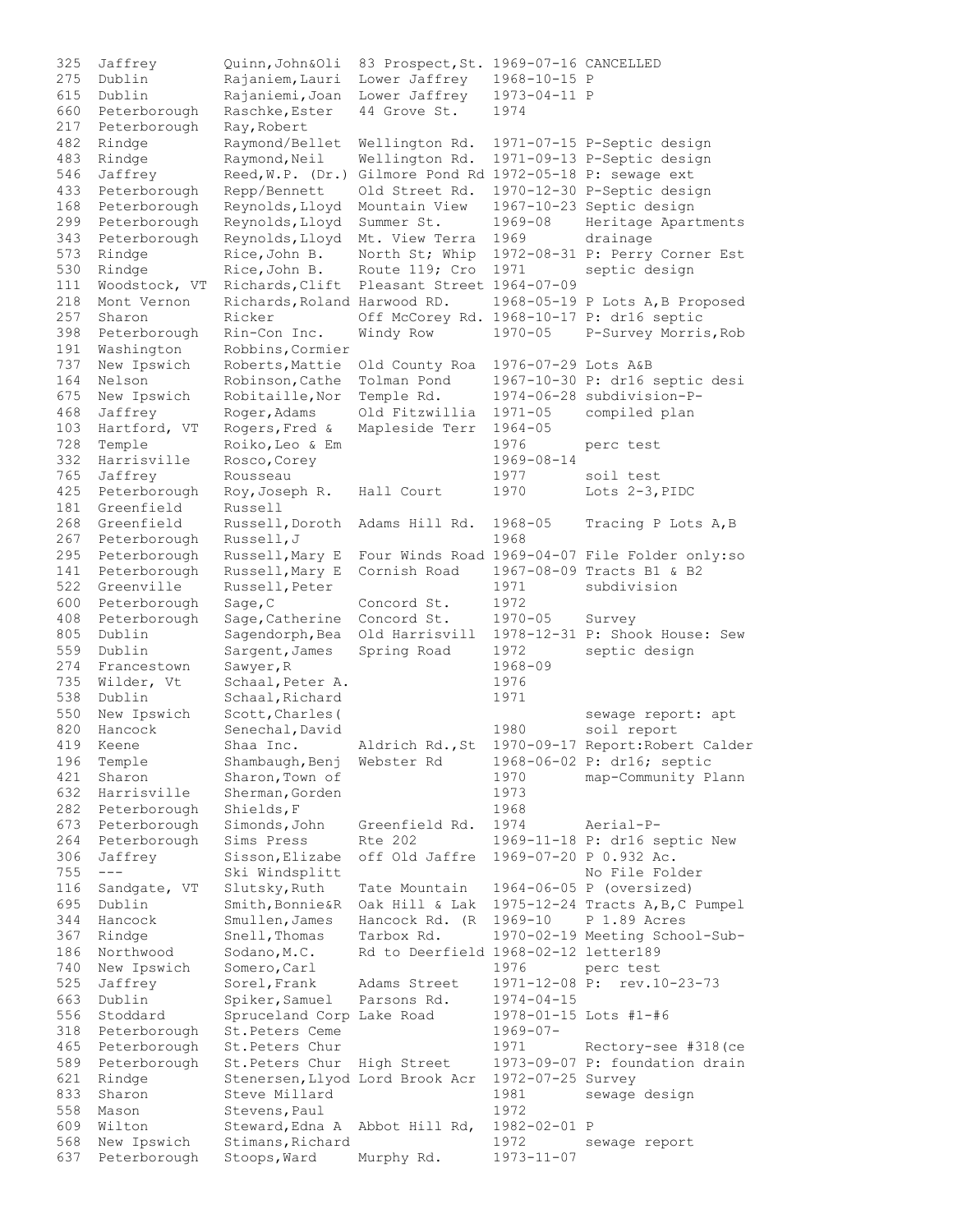809 Peterborough Stoops, Ward & Route 202 19789-05 P: new office site 732 Peterborough Summerhill Nur Old Dublin Road 1976-09-17 P; SIMONDS,Bruce 763 Peterborough Sweeney,Walter 1977 perc tests/ 2 lots 801 Peterborough Switzer,Paul Wilton Rd (Rou 1978-11-05 P: Johnson property 157 Peterborough Taft 630 Peterborough Taylor,William Old Town Farm 1973-07 P Old Town Farm 454 Peterborough Taylor, William Old Town Rd. 1971 SEE #452; Tract 3 ( 452 Peterborough Taylor,William Old Town Farm 1971-04-10 P: Tract 1&2 461 Rindge Teiger-Marc 1971-05-02 Sewage 507 Peterborough Teixieria,Pearl Union Street 1972 P: Tax U-30-43A 847 Temple Temple Mountai Route 101 1982 P: water supply pon 842 Harrisville Thayer, Sherman 1982 foundation drain 708 Greenfield Thomas, Elizabe 1975 742 Peterborough Thomas,Theodore Kaufman Drive 1976 757 Peterborough Thomas, Wayne 1977 442 Fitzwilliam Thompson,C Rockwood Pond 1971 657 Dublin Thorsen,Frances Parsons Rd. 1974-05-01 Septic Design-P-457 Rindge Thurlow/Bellet Lot 3 1971-04-21 P-Septic design 707 Mason Tibbetts,Ralph Briggs Road 1975 P: Lots 1,2 215 Peterborough Tiexiera,Louis Union St. & Wi 1968-06-12 P Bridge P/W 284 Peterborough Tiexiera,Louis Union St. (old 1968-12-15 SEE #507 Lots A,B,C 477 Peterborough Tiexiera, Pearl 1971 Survey 294 Harrisville Tillson/Bell Old Nelson Rd. 1969-04-01 P-septic design 293 Derry Tinkham Rte. 28 1969-04-31 Hadco Plant 100 Milford Tolles,Henry A. Federal Hill R 1963-12-14 Federal Hill Heights 736 Harrisville Total Environm Sargent Camp R 1979-10-22 P: lots 1,2 Goose B 506 Weare Trainor, John Quaker Street 1971 Dan Jackson survey; 174 Jaffrey Trembley 491 Jaffrey Tribble/Bellet Rte. 124 1971-07-31 P-Septic design 474 Jaffrey Tribble,William Mountain Rd. ( 1971-08-31 P: Site Plan Cummin 845 Peterborough Trinity Evange Hunt Road 1983-04-18 P: site plan<br>
749 Peterborough Tseng, Ben 1977 soil report<br>
825 Dublin Tucknor, Marcia 1981 report for John D. 749 Peterborough Tseng,Ben 1977 soil report 825 Dublin Tucknor, Marcia 1981 report for John D. 719 Nelson Turner,Katheri Nubanusit Lake 1976-11-27 P 401 Peterborough Twitchell,Edwa 1970-05 Sewage 479 Peterborough Twitchell,Edwa Old Street Rd. 1971-07-21 P: Lots 2, 2A 322 Keene Two-Eleven INC. 1969-07-09 Site Plan 412 Dublin Ulam/Belletete Cobb Meadow Rd 1970-07-06 P-Septic design 662 Peterborough Union Congrega Cong. Church P 1974-03-10 Parking Lot 330 Greenfield Union, Camp 1969 703 Peterborough Unitarian Chur 1975 Site Plan Data 302 Peterborough Unitarian Chur 1969-05-10 716 Peterborough United States Pack Monadnock 1975-09-18 P: Repeater Site Pl 555 Peterborough Vaillancourt, J 1972 794 Jaffrey Vincent,Rod Route 124 1978 SEE #584; Monell la 342 Keene Volkswagon-Con Key Rd. 1969-10-31 P Site Plan Lot B 751 Dublin Von Stade 1977 733 Dublin Von Stade Dublin Lake 1976 204 Peterborough Voorhis,Gerow/ Old St. & Rtes 1968-05-10 P Septic Oversized 680 Greenfield Wakeman & Ferry 1974 775 Peterborough Walbridge,Iren Granite Street 1978 boundary negotiation 225 Hancock Walcott Cavender Rd 1968-05-17 P: dr16 septic 420 Dublin Walker,Michael Dooe Rd. 1970 Perc. Test 551 Dublin Walker, Michael 624 Dublin Walker,Robert A Goldmine Rd, D 1973-06-12 P 280 Jaffrey Walsh 1968 519 Mason Walsh, Dennis & Valley Rd (Rte 1971-11-03 P: Ramsey, Lucien; J 603 Peterborough Ward, Peter 1972 418 Rindge Watkins/Bellet off Wellington 1970-09-22 P-Septic design 714 Peterborough Webb,Fred Webb Rd & Goye 1975-10-07 Lot #7,8,9 772 Peterborough Wenigman,C.M. Pine Street 1978 817 Dublin Wenigmann Route 101 By-P 1980-06-06 P: Short modificat 443 Peterborough Wenigmann,C.Mi Pine Street 1972-09-28 P/ no folder: Lot 1 208 Peterborough Wheeler's Inc. Rte.202 1968-05-20 P Sheets 2&3 only 721 Jaffrey Wheeler, Henry Thorndike Pond 1975 P: road alignment<br>133 Hartford, VT White River St 1965-03-04 Parcel #6 133 Hartford, VT White River St 636 Marlow White,Robert 1973 638 Mason White, Stephen 1973 544 Jaffrey Whitney,Dave Skyline Drive; 1971-09-28 P: 7 acre subdivisi 431 Rindge Whitney,Herber Old New Ipswic 1970-11-03 P: Lots 3A,3B, 3C -